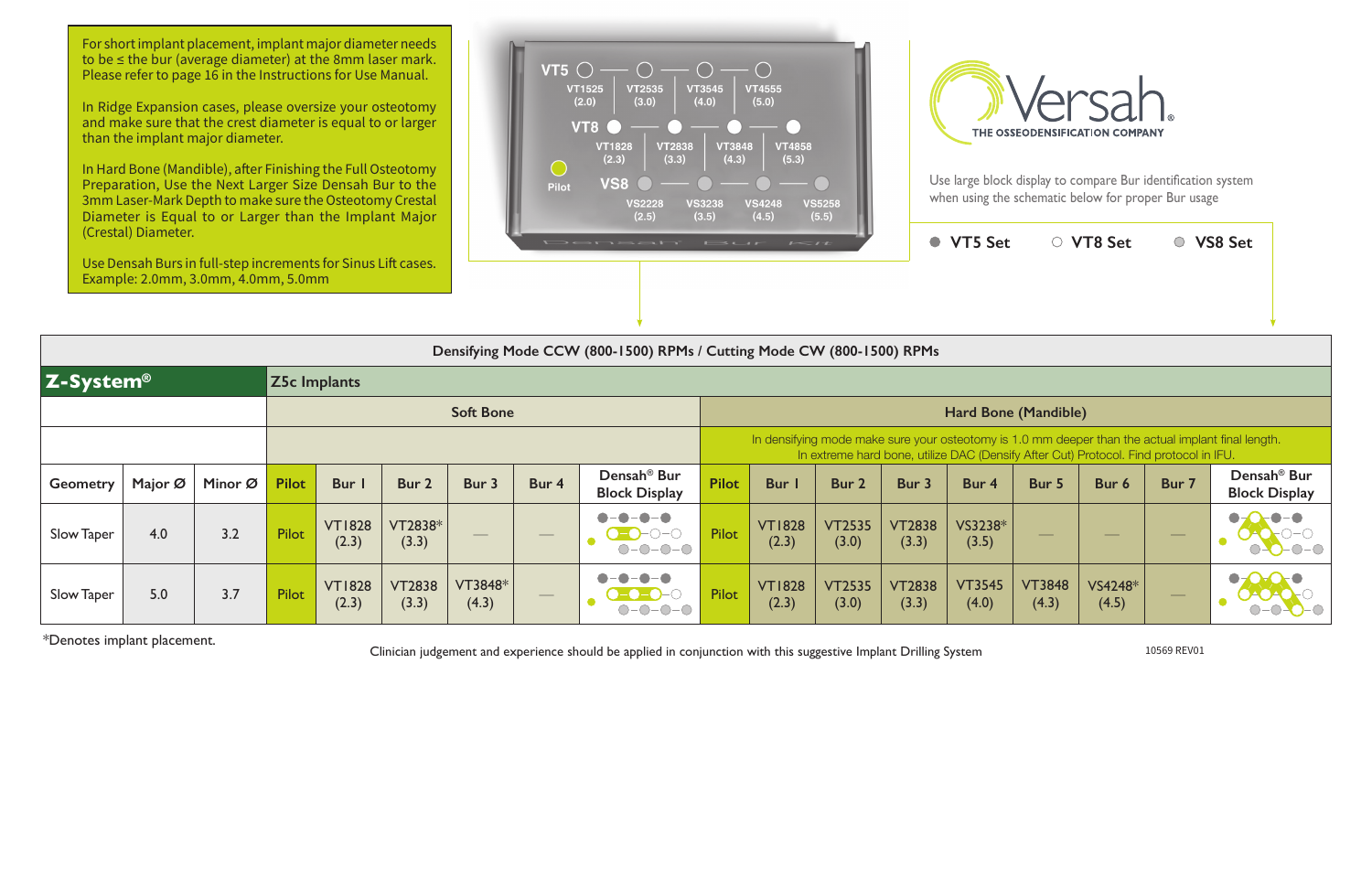| $\sqrt{1 + \frac{1}{2}}$                                                                                                                                                                    |                        |                        | <b>VT5 Set</b>   |       | <b>VT8 Set</b> |       | <b>VS8 Set</b>                                  |  |  |  |  |  |  |  |
|---------------------------------------------------------------------------------------------------------------------------------------------------------------------------------------------|------------------------|------------------------|------------------|-------|----------------|-------|-------------------------------------------------|--|--|--|--|--|--|--|
|                                                                                                                                                                                             |                        |                        |                  |       |                |       |                                                 |  |  |  |  |  |  |  |
| Mode CW (800-1500) RPMs                                                                                                                                                                     |                        |                        |                  |       |                |       |                                                 |  |  |  |  |  |  |  |
|                                                                                                                                                                                             |                        |                        |                  |       |                |       |                                                 |  |  |  |  |  |  |  |
| Hard Bone (Mandible)                                                                                                                                                                        |                        |                        |                  |       |                |       |                                                 |  |  |  |  |  |  |  |
| In densifying mode make sure your osteotomy is 1.0 mm deeper than the actual implant final length.<br>In extreme hard bone, utilize DAC (Densify After Cut) Protocol. Find protocol in IFU. |                        |                        |                  |       |                |       |                                                 |  |  |  |  |  |  |  |
| <b>Bur</b> I                                                                                                                                                                                | Bur 2                  | Bur 3                  | Bur 4            | Bur 5 | Bur 6          | Bur 7 | Densah <sup>®</sup> Bur<br><b>Block Display</b> |  |  |  |  |  |  |  |
| <b>VT1828</b><br>(2.3)                                                                                                                                                                      | <b>VT2535</b><br>(3.0) | VT2838*<br>(3.3)       |                  |       |                |       |                                                 |  |  |  |  |  |  |  |
| <b>VT1828</b><br>(2.3)                                                                                                                                                                      | <b>VT2535</b><br>(3.0) | <b>VT2838</b><br>(3.3) | VT3545*<br>(4.0) |       |                |       |                                                 |  |  |  |  |  |  |  |

|                       | Densifying Mode CCW (800-1500) RPMs / Cutting Mode CW (800-1500) RPMs |         |              |                        |                        |                          |                                                                                                                                                                                             |                                                    |                      |                        |                        |                        |                          |       |                          |                          |                                                 |  |
|-----------------------|-----------------------------------------------------------------------|---------|--------------|------------------------|------------------------|--------------------------|---------------------------------------------------------------------------------------------------------------------------------------------------------------------------------------------|----------------------------------------------------|----------------------|------------------------|------------------------|------------------------|--------------------------|-------|--------------------------|--------------------------|-------------------------------------------------|--|
| Z-System <sup>®</sup> |                                                                       |         |              | $Z5m(t)$ Implants      |                        |                          |                                                                                                                                                                                             |                                                    |                      |                        |                        |                        |                          |       |                          |                          |                                                 |  |
|                       |                                                                       |         |              |                        |                        | <b>Soft Bone</b>         |                                                                                                                                                                                             |                                                    | Hard Bone (Mandible) |                        |                        |                        |                          |       |                          |                          |                                                 |  |
|                       |                                                                       |         |              |                        |                        |                          | In densifying mode make sure your osteotomy is 1.0 mm deeper than the actual implant final length.<br>In extreme hard bone, utilize DAC (Densify After Cut) Protocol. Find protocol in IFU. |                                                    |                      |                        |                        |                        |                          |       |                          |                          |                                                 |  |
| <b>Geometry</b>       | Major Ø                                                               | Minor Ø | <b>Pilot</b> | Bur                    | Bur 2                  | Bur 3                    | Bur 4                                                                                                                                                                                       | Densah <sup>®</sup> Bur<br><b>Block Display</b>    | <b>Pilot</b>         | <b>Bur</b> I           | Bur 2                  | Bur 3                  | Bur 4                    | Bur 5 | Bur 6                    | Bur 7                    | Densah <sup>®</sup> Bur<br><b>Block Display</b> |  |
| <b>Taper</b>          | 4.0                                                                   | 1.7     | Pilot        | <b>VT1828</b><br>(2.3) | VT2535*<br>(3.0)       | $\qquad \qquad - \qquad$ | $\overbrace{\hspace{25mm}}^{}$                                                                                                                                                              | $\bullet$ -C<br>$\bullet$ – $\bullet$<br>$O-O-O-O$ | <b>Pilot</b>         | <b>VT1828</b><br>(2.3) | <b>VT2535</b><br>(3.0) | VT2838*<br>(3.3)       | $\overline{\phantom{a}}$ |       | $\overline{\phantom{a}}$ |                          | $O-O-O-$                                        |  |
| <b>Taper</b>          | 5.0                                                                   | 2.3     | Pilot        | <b>VT1828</b><br>(2.3) | <b>VT2838</b><br>(3.3) | VS3238*<br>(3.5)         | $\hspace{0.05cm}$                                                                                                                                                                           | $\bullet-\bullet$<br>$\bullet$                     | <b>Pilot</b>         | <b>VT1828</b><br>(2.3) | <b>VT2535</b><br>(3.0) | <b>VT2838</b><br>(3.3) | VT3545*<br>(4.0)         |       | $-$                      | $\qquad \qquad - \qquad$ | $\bullet$<br>$O-O-$                             |  |

For short implant placement, implant major diameter needs to be ≤ the bur (average diameter) at the 8mm laser mark. Please refer to page 16 in the Instructions for Use Manual.

\*Denotes implant placement.

Clinician judgement and experience should be applied in conjunction with this suggestive Implant Drilling System 10569 REV01

In Ridge Expansion cases, please oversize your osteotomy and make sure that the crest diameter is equal to or larger than the implant major diameter.

In Hard Bone (Mandible), after Finishing the Full Osteotomy Preparation, Use the Next Larger Size Densah Bur to the 3mm Laser-Mark Depth to make sure the Osteotomy Crestal Diameter is Equal to or Larger than the Implant Major (Crestal) Diameter.

Use Densah Burs in full-step increments for Sinus Lift cases. Example: 2.0mm, 3.0mm, 4.0mm, 5.0mm





Use large block display to compare Bur identification system when using the schematic below for proper Bur usage